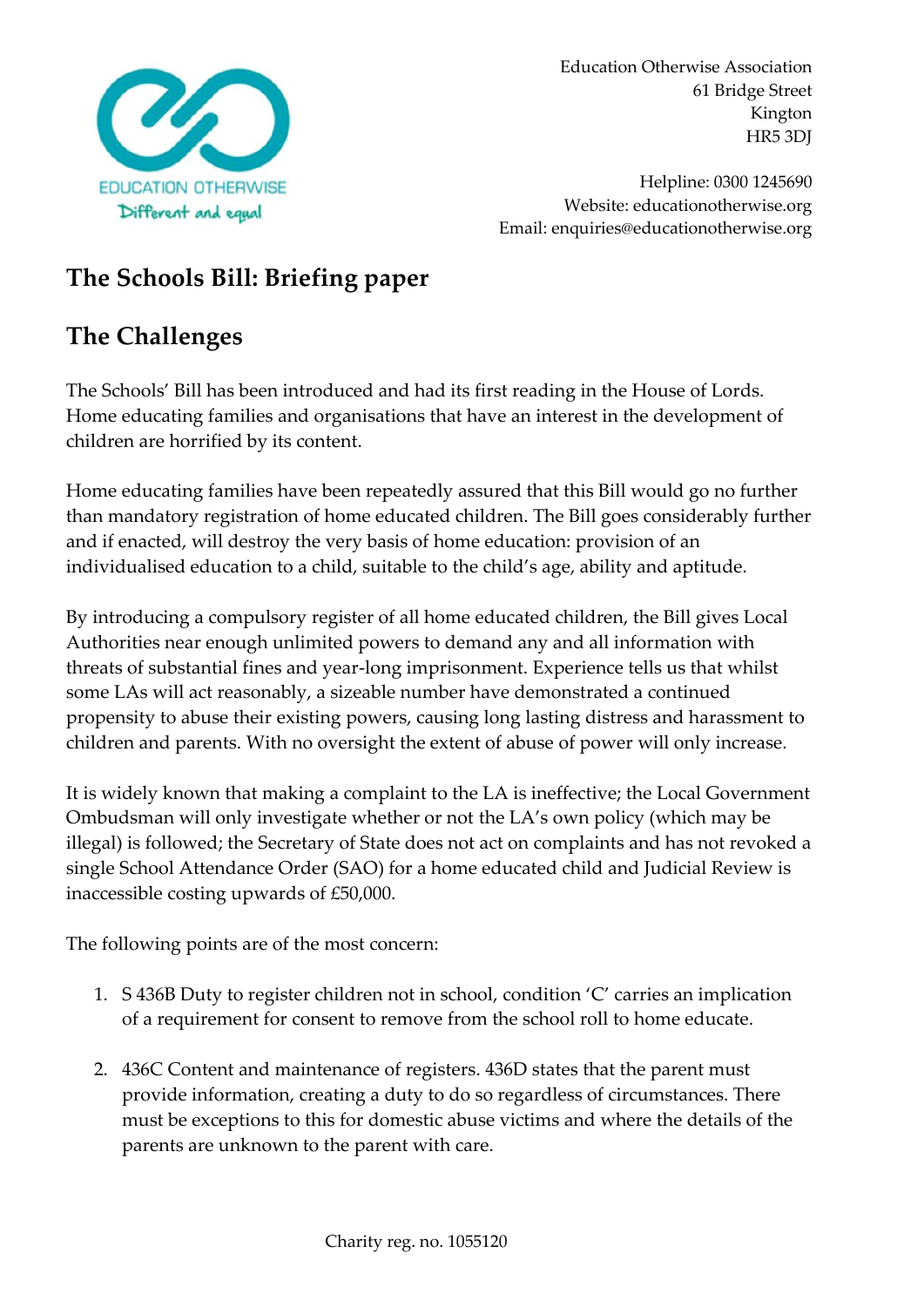

Helpline: 0300 1245690 Website: educationotherwise.org Email: enquiries@educationotherwise.org

- 3. 436C (2) provides for mandatory provision of '*any other information the local authority consider appropriate'*. This provision will increase the post code lottery of LAs who demand information which is unreasonable allowing them carte blanche to make any demands of parents that they see fit.
- 4. 436D Provision of information to local authorities creates duties on parents which the parent may not reasonably be able to fulfil.
- 5. 436E Provision of information to local authorities: education providers. This section provides no parameters for the requirement on the LA that its belief is reasonable, or evidenced.
- 6. The definition of a person providing out-of-school education to a child is far too wide, allowing the LA to apply monetary penalties to far reaching sectors of people.
- 7. 436F Use of information in the register, gives the LA the right to disclose any information that it wishes, based on its own judgment, without it necessarily having reasonable cause to do so.
- 8. 436G Support, creates a nonduty on LAs as it does not create a duty to provide support other than that which the LA thinks fit.
- 9. 436I Preliminary notice for school attendance order provides for too short a notice period to reasonably allow a parent to respond.
- 10. 436J School attendance orders (SAO) mandates that a child must attend school throughout compulsory school age, because a parent has failed to comply with an administrative requirement. Children will be punished for matters beyond their control.
- 11. 436P Revocation of school attendance order on request provides no realistic means of obtaining revocation of a SAO in the face of an obdurate LA.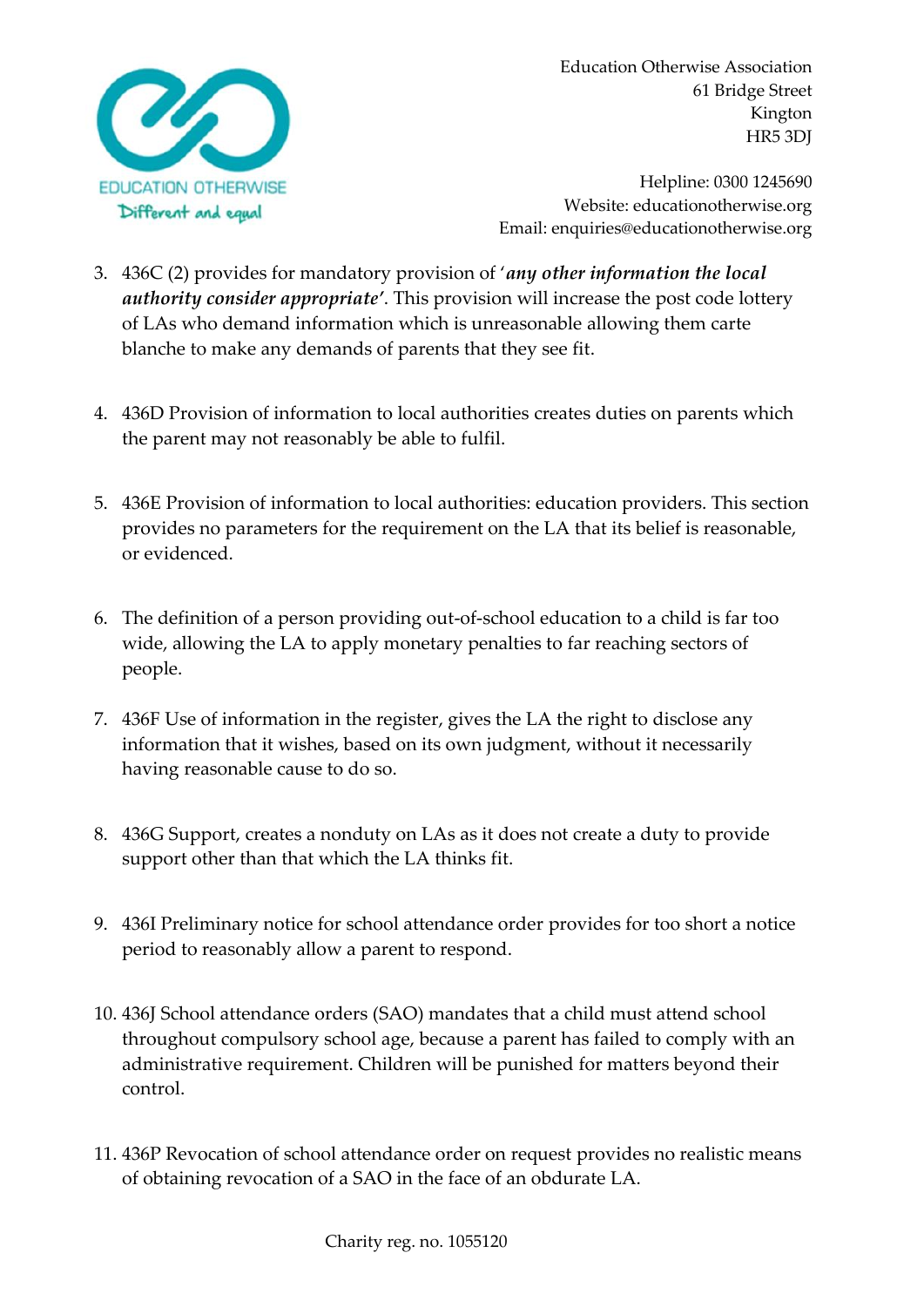

Helpline: 0300 1245690 Website: educationotherwise.org Email: enquiries@educationotherwise.org

- 12. 50 Failure to comply with school attendance order completely overturns the 'double jeopardy' rule which has stood for over 800 years and which is an important protection for individuals against the abuse of state power. This is by introducing a provision that a person '*may be found guilty of an offence under this section again if the failure continues'*.
- 13. Penalties introduced are extreme and they will harm children and families.
- 14. Exceptions to the scope of regulation of educational institutions do not go far enough and could bring in individual tutors, tutoring services, childminders, relatives or even some families. Tutoring facilities currently available to home educated children will be lost to them as businesses will not accept the administrative burden.

## **Full Response**

## **Schools Bill Part 3 Analysis**

S48 Registration

#### **436B Duty to register children not in school**

(2) A child is eligible to be registered by a local authority under this section if Conditions A to C are met.

Condition C carries an implication of a requirement for consent to remove from the school roll to home educate. This is unacceptable as permission should not be required and in any event, a school is not in a position to take a view from other than a school based pedagogy.

Registration would be required for any child who is absent with consent from a school, regardless of length of absence. For example a child sick at home, in hospital, children with anxiety based school attendance difficulties, or children with any consensual period of time off school.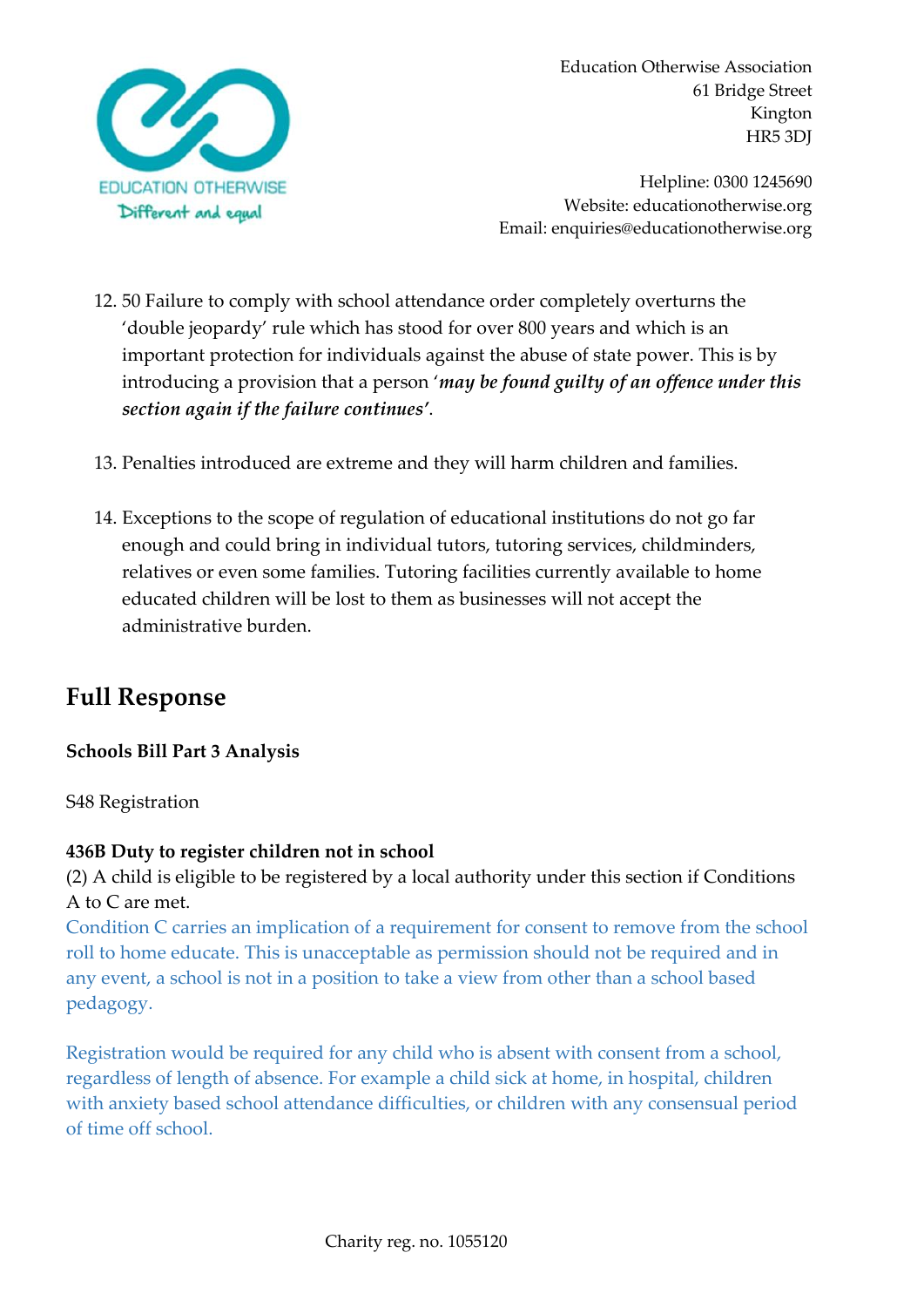

Helpline: 0300 1245690 Website: educationotherwise.org Email: enquiries@educationotherwise.org

C (b) the child is a registered pupil at a relevant school but the proprietor of the school has arranged or agreed that—

- (i) the child will receive education otherwise than at that or any other relevant school, and
- (ii) the child will be absent for some or all of the time when the child would normally be expected to attend the relevant school.

## **436C Content and maintenance of registers**

(1) A register under section 436B must contain the following information in respect of a child registered in it—

### b) the name and home address of each parent of the child,

S 436 D states that the parent must provide this information. Creating a duty to do so regardless of circumstances. There must be exceptions to this for domestic abuse victims and where the details of the parents are unknown to the parent with care.

This brings with it enormous risk to those parents who are victims of domestic abuse and interferes with the remit of the family court. We are aware of numerous cases where Local Authority (LA) staff have disclosed information to abusive partners which identifies the whereabouts of the victim. In Adelaide, where this is a requirement there is a significant movement against it because of harm already caused to victims of abuse.

This section gives no recourse for children or parents who consider the data to be inappropriate to have it removed. One parent described this as a paedophile's charter.

## c) such details of the means by which the child is being educated as may be prescribed, and

d) any other information that may be prescribed.

This is far too wide as it opens up the door for mandatory provision of any form of information that the LA decides that it wants. Parents may not have that information and the LA could effectively dictate the content and form of home education changing it irrevocably.

2) A register under section 436B may also contain any other information the local authority consider appropriate.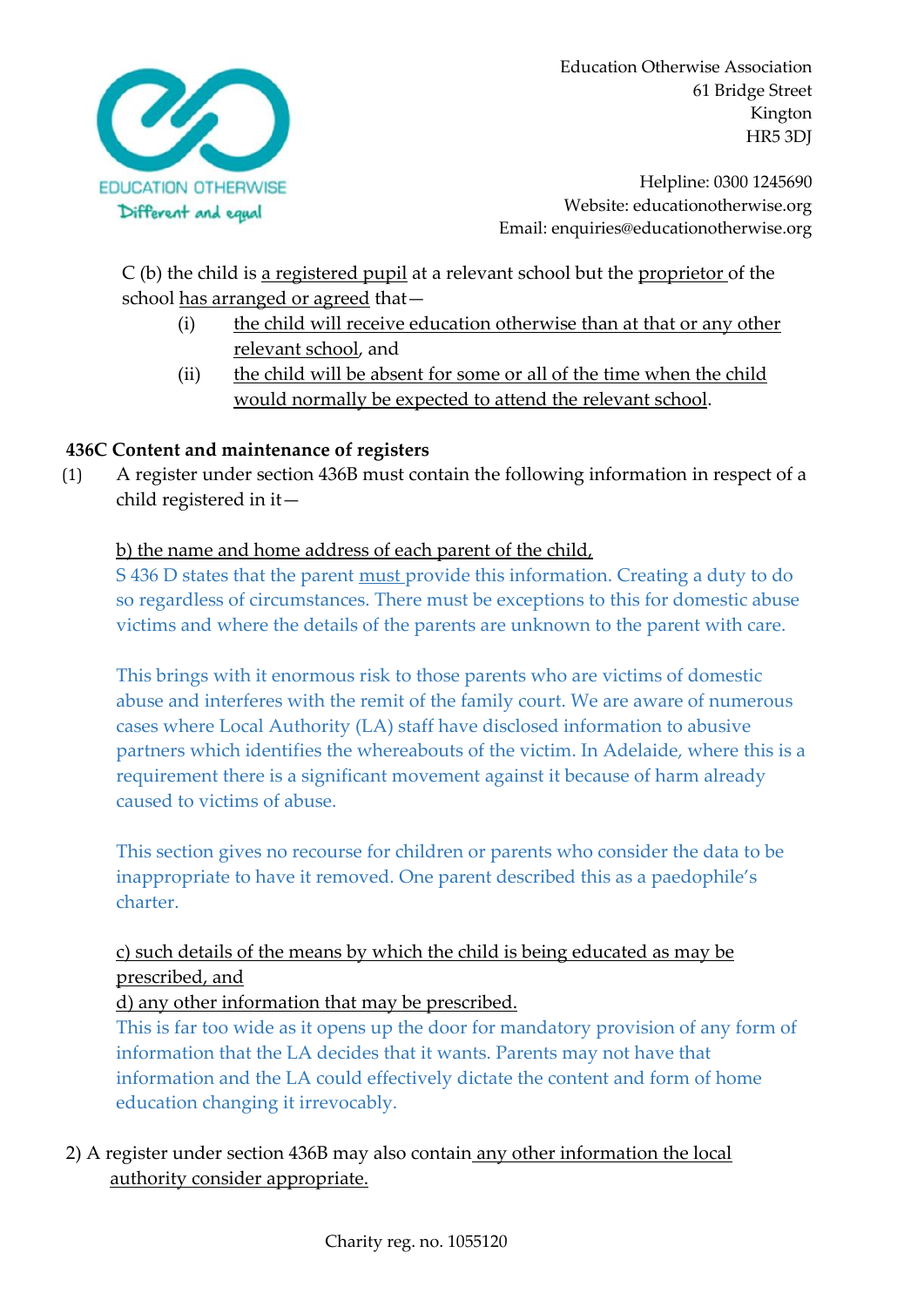

Helpline: 0300 1245690 Website: educationotherwise.org Email: enquiries@educationotherwise.org

This provision will increase the post code lottery of LAs who demand information which is unreasonable. LAs simply should not have discretion to decide what a register should contain. An LA might for example demand details of the parent's education, health, medical procedures, religion, ethnicity, income, expenditure, or personal relationships. All of these are things that we are aware of parents being asked for by Las and this provides an open door for discrimination.

### **436D Provision of information to local authorities: parents**

- (1) A parent of a child who becomes eligible to be registered by a local authority in England under section 436B must
	- b) provide the authority with the information referred to in section 436C(1)(a) to (c), and

c) provide the authority with any information prescribed under section  $436C(1)(d)$ that the parent has.

(2) A parent of a child who is registered by a local authority in England under section 436B must—

(c) inform the authority of a change to any of the information required to be included in the register under section  $436C(1)(a)$ 

This creates a duty on the parent which the parent may not be able to fulfil.

This also creates an enormous burden on home educating parents as they commonly use a wide and changing selection of education providers, both individuals and establishments and to keep the LA appraised of changes as they happen would mean weekly updates for many. GRT families will be especially affected, as will world schoolers and other home educating families who frequently move (between two or more homes). This also requires that parents share data about tutors and other education providers which may violate the rights of those individuals.

#### **436E Provision of information to local authorities: education providers**

(1) This section applies where a local authority in England reasonably believe that— This goes too far. It provides no parameters for requirement on the LA that the belief is reasonable, or evidenced. We are aware of many LAs which currently use wholly unreasonable bases for stating a belief that education is unsuitable.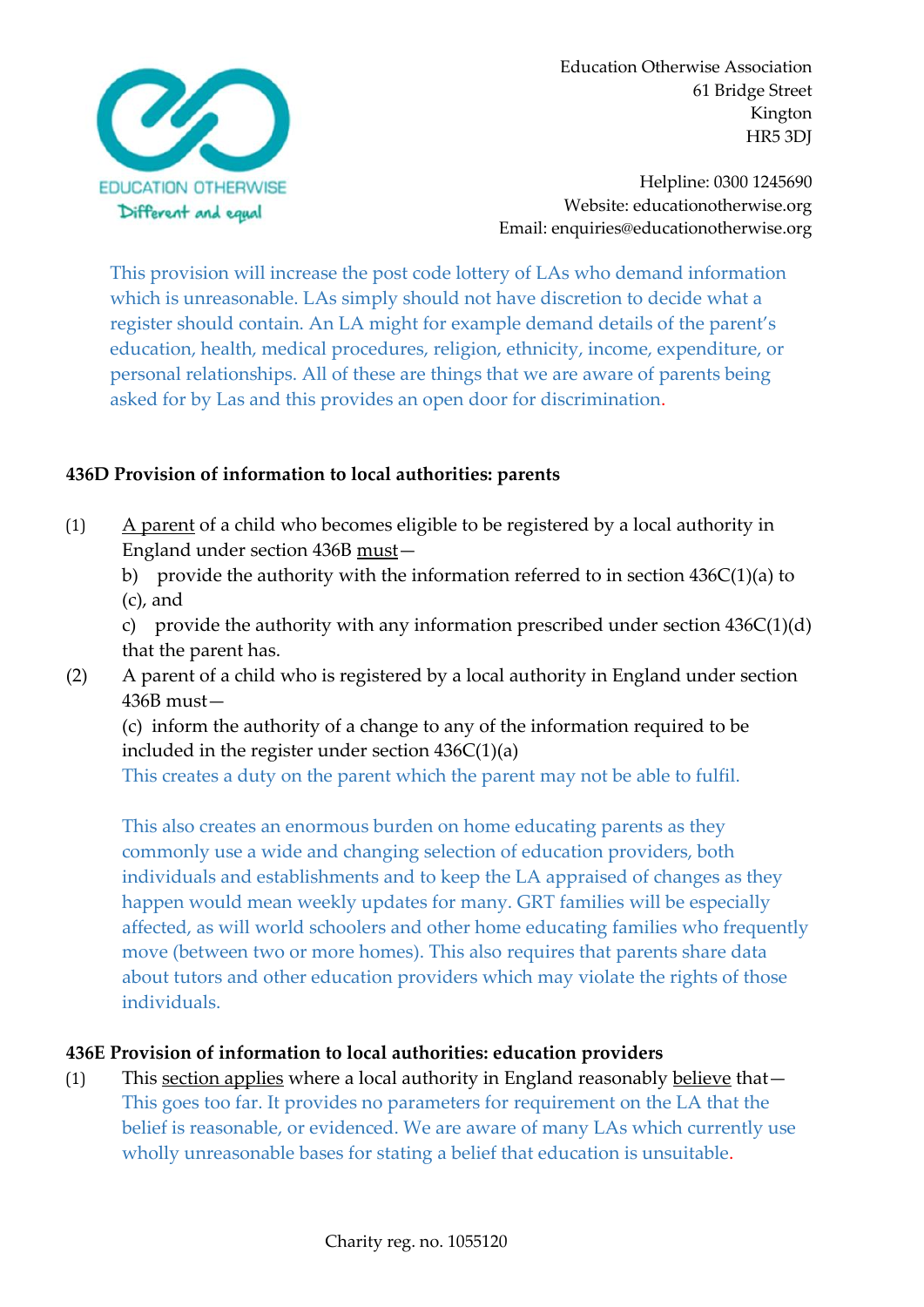

Helpline: 0300 1245690 Website: educationotherwise.org Email: enquiries@educationotherwise.org

(a) a person is providing out-of-school education to a child for more than the prescribed amount of time without any parent of the child being present, and

This is far too wide. It allows the LA to apply monetary penalties (see 7) to far too wide a sector of people. It could encompass people who should not be under a requirement such as a childminder, a relative who cares for a child, tutors and home education groups where parents share care of the children. The settings in scope could be changed in future without proper scrutiny.

## (2) In subsection  $(1)(a)$  —

- (a) "<u>out-of-school education</u>" means <u>any programme or course of education</u>, or any other kind of structured education, that is provided otherwise than as part of the education provided by a relevant school (within the meaning of section 436B);
- (b) "prescribed amount of time" means an amount of time prescribed—
	- (i) by reference to a number of hours in, or a proportion of, a week or other period;
	- (ii) by reference to a proportion of the time a child spends receiving education;

in any other way.

- (7) Where a local authority in England are satisfied that a person on whom a notice under subsection (3) is served has—
	- (a) failed to comply with their duty under subsection (5), or
	- (b) provided incorrect information in response to the notice, the authority may require the person to pay a monetary penalty to the authority in accordance with Schedule 31A.

This provision can result in people who provide education in nonschool settings being open to being fined if the families using them give incorrect information, or for a clerical error. This will either result in providers being unjustly fined, or facilities serving home educating parents refusing access to those families.

#### **436F Use of information in the register**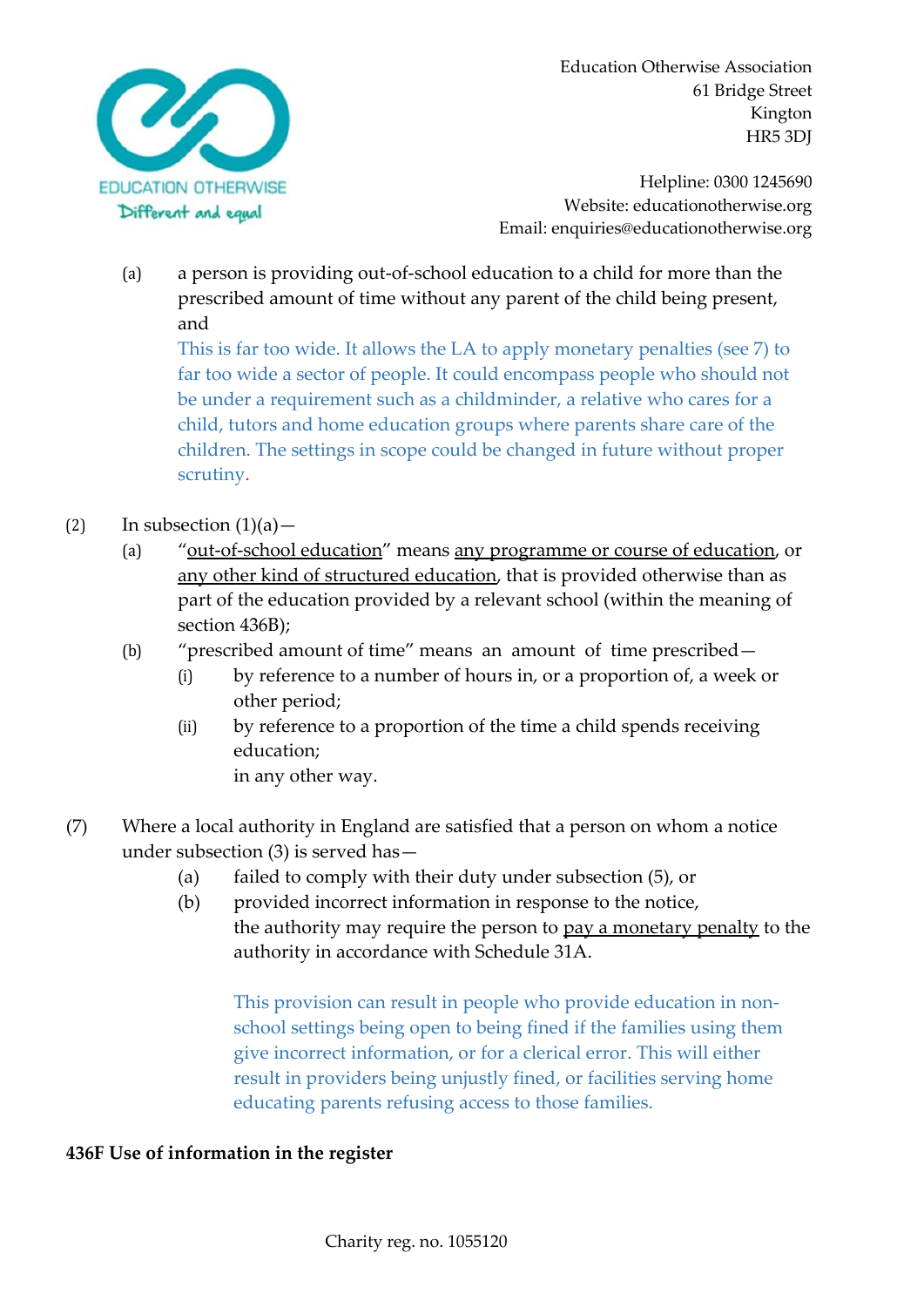

Helpline: 0300 1245690 Website: educationotherwise.org Email: enquiries@educationotherwise.org

- 2) A local authority in England may provide information from their register under section 436B which relates to a child to a prescribed person if the authority consider it appropriate to do so for the purposes of promoting or safeguarding the education, safety or welfare of—
	- (a) the child, or
	- (b) any other person under the age of 18.

This gives the LA the right to disclose any information that it wishes, based on its own judgment, without it necessarily having reasonable cause to do so. It could, for example, state that disclosure of information of all home educated children to a commercial entity, wanting to sell educational materials to families which the LA 'considers' will 'promote' the education of children, is within its right.

We are aware of numerous recent breaches of Data Protection rights in respect of information about home educated children, including release of names, addresses and medical information. This clause will exacerbate that concern leaving children at risk.

## **436G Support**

(1) If a parent of a child registered by a local authority in England under section 436B so requests, the local authority must provide, or secure the provision of, support to promote the education of the child.

The support to be provided is whatever the local authority think fit having regard to the parent's request.

This is a nonduty as it does not create a duty to provide support other than what the LA thinks fit. Any LA could simply state that it does not think fit to provide any support for any applicant parent.

S19 children are excluded from support. Thousands of children are currently Children Missing education (CME) due to Education Act 1996 s19 (3) which allows individual LAs to decide how much or little provision a child receives if the child is ill. The lack of requirement to mandate provision for those children is inexcusable.

## **436I Preliminary notice for school attendance order**

(1) A local authority in England must serve a notice under this subsection on a person in relation to a child if it appears to them that—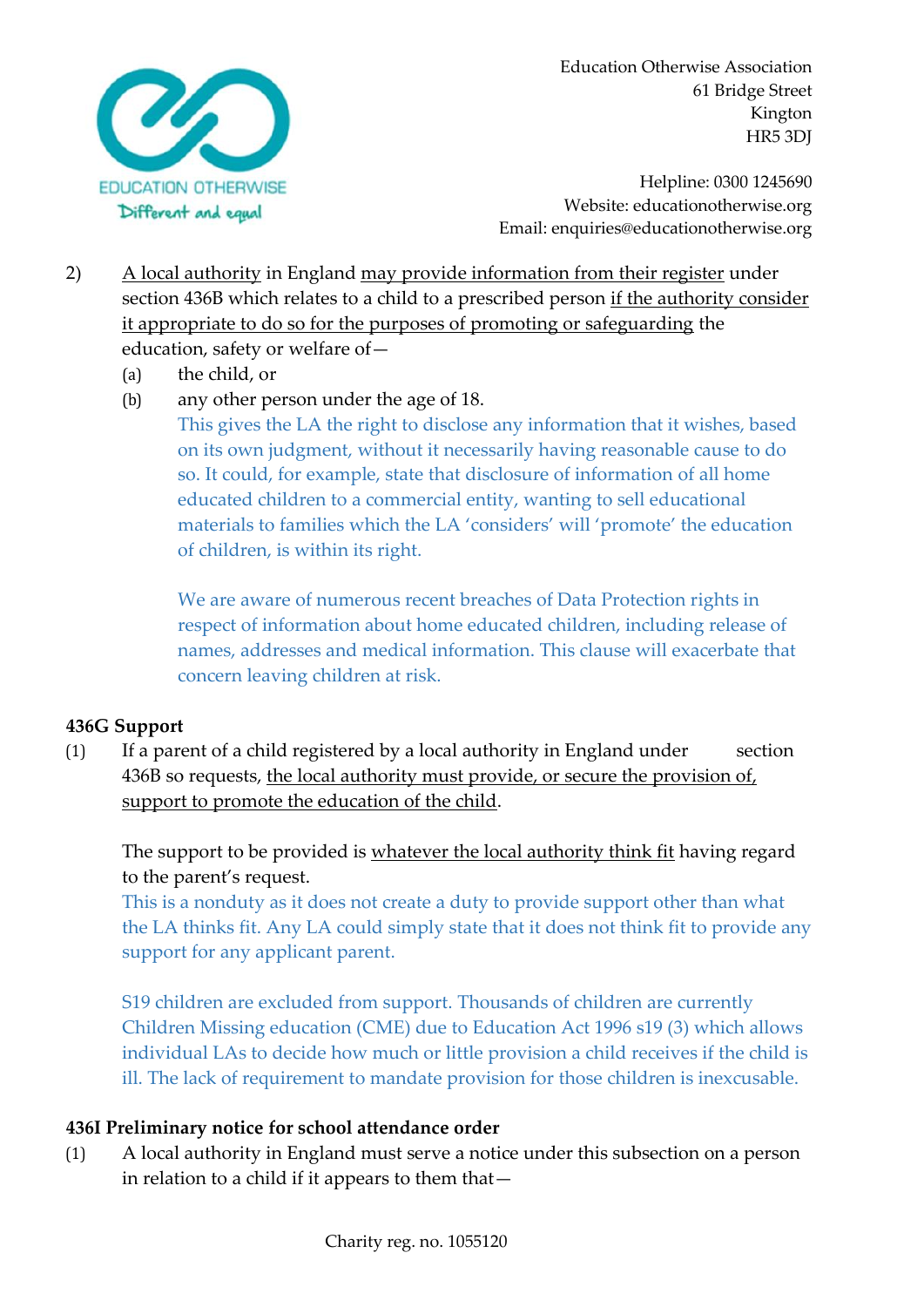

Helpline: 0300 1245690 Website: educationotherwise.org Email: enquiries@educationotherwise.org

- (a) the person is a parent of the child, and
- (b) any of Conditions A to C is met.
- (2) A notice under subsection (1) is a notice requiring the person on whom it is served to satisfy the local authority within the period specified in the notice that the child to whom the notice relates is receiving suitable education.
- 4) Condition B is that
	- a. the child is, or may be, eligible to be registered by the local authority under section 436B,
	- b. the authority have asked the person for information for the purpose of ascertaining
		- i. whether the child is or should be registered by the authority, or
		- ii. whether the person is in fact a parent of the child, and
	- *c.* the person has not provided that information within the period of 15 days beginning with the day on which the request was made or has provided incorrect information.
- 5) Condition C is that the person is under a duty to provide information to the local authority under section 436D(1)(b) or (c) or (2)(a) or (b) in relation to the child and
	- a. has not provided the information, or
	- b. has provided incorrect information.
- 6) A notice under subsection (1)
	- *a.* must be served within the period of three days beginning with the day on which it appears to the local authority as specified in subsection (1)(a) and (b), and *5*
	- b. may not specify a period of less than ten days.

This provision allows an error by a parent in information provision to result in a SAO. Information can be incorrect due to lack of knowledge of the facts, a clerical error, or a misunderstanding without it being intentionally misleading.

This is too short a notice period. It reduces the time to respond to a notice (effectively the same as under s437 as it is a precursor to a School Attendance Order (SAO)) from 15 days to 10 days. Parents often already struggle to meet 15-day deadlines. They are educating children, often dealing with medical, hospital and other appointments, often want to obtain legal advice and often are simply not at home. It is relatively common for notices to be sent to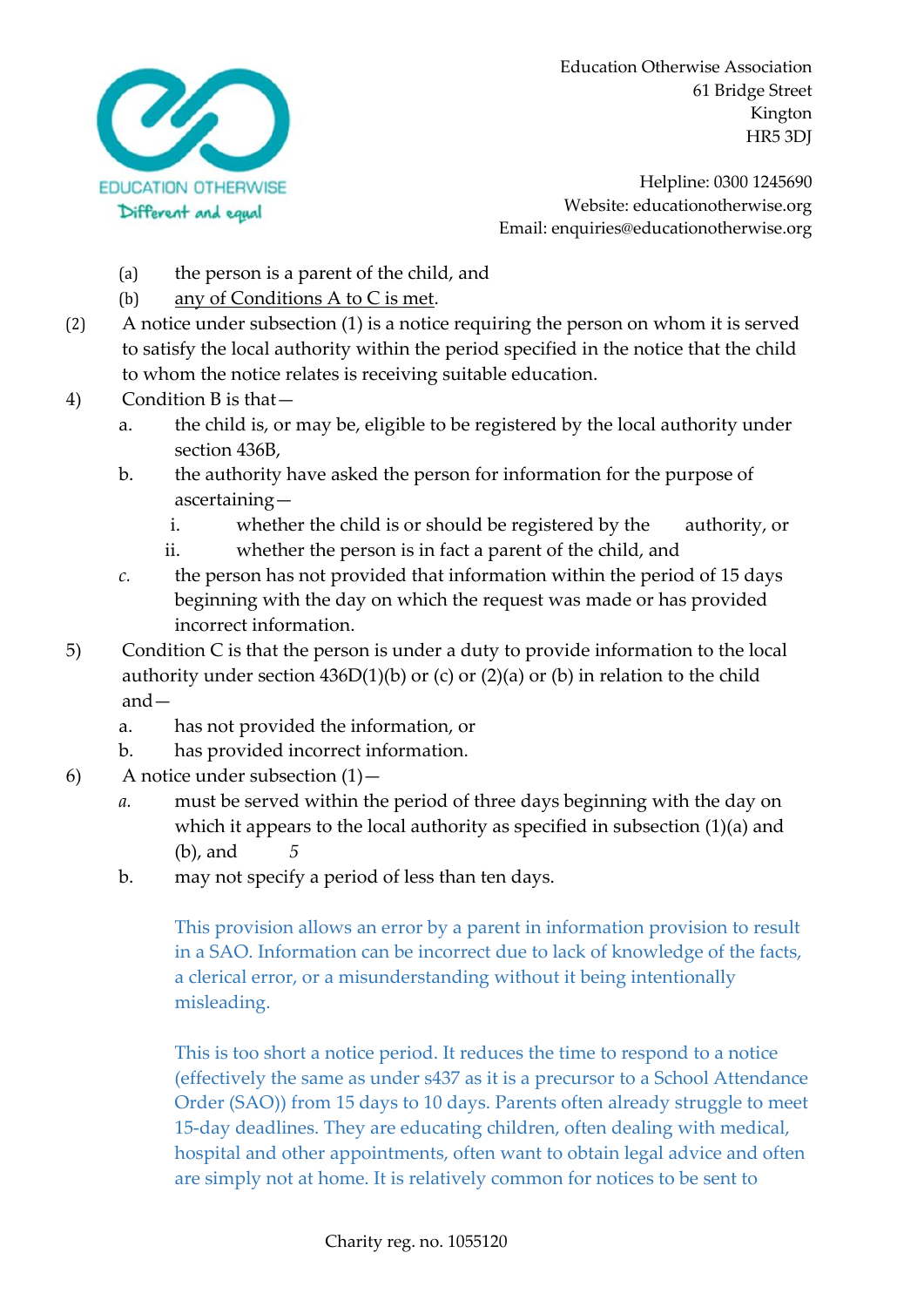

Helpline: 0300 1245690 Website: educationotherwise.org Email: enquiries@educationotherwise.org

incorrect addresses, during holiday periods, or when a parent is away from home.

LAs can take weeks, even months to respond to a parent sending information. There should be a reciprocal duty on LAs to respond within reasonable time limits.

## **436J School attendance orders**

- (1) A local authority in England must serve an order under this section on a person if—
	- (a) the authority have served a notice on the person under section 436I,
	- (b) the person fails to satisfy the local authority, within the period specified in the notice, that—
		- (i) the child is receiving suitable education, or
		- (ii) the person is not a parent of the child, and
	- (c) in the opinion of the authority it is expedient that the child should attend school.
- *3)* A school attendance order under this section continues in force (subject to any amendment made by the local authority) for so long as the child is of compulsory school age, unless
	- a. it is revoked by the authority, or a direction is made in respect of it under section 436Q(6) or 447(5).

This mandates that a child must attend school throughout compulsory school age, because a parent has failed to comply with an administrative requirement. Children will be punished for matters beyond their control. We know that LAs already serve notices on parents where SEN children are physically or psychologically not able to attend school, or have been removed from the roll because school has not met their needs. These are the parents most likely to be slow to respond and therefore more likely to receive a School Attendance Order (SAO).

#### **436P Revocation of school attendance order on request**

(1) This section applies where a school attendance order made by a local authority under section 436J is in force in respect of a child.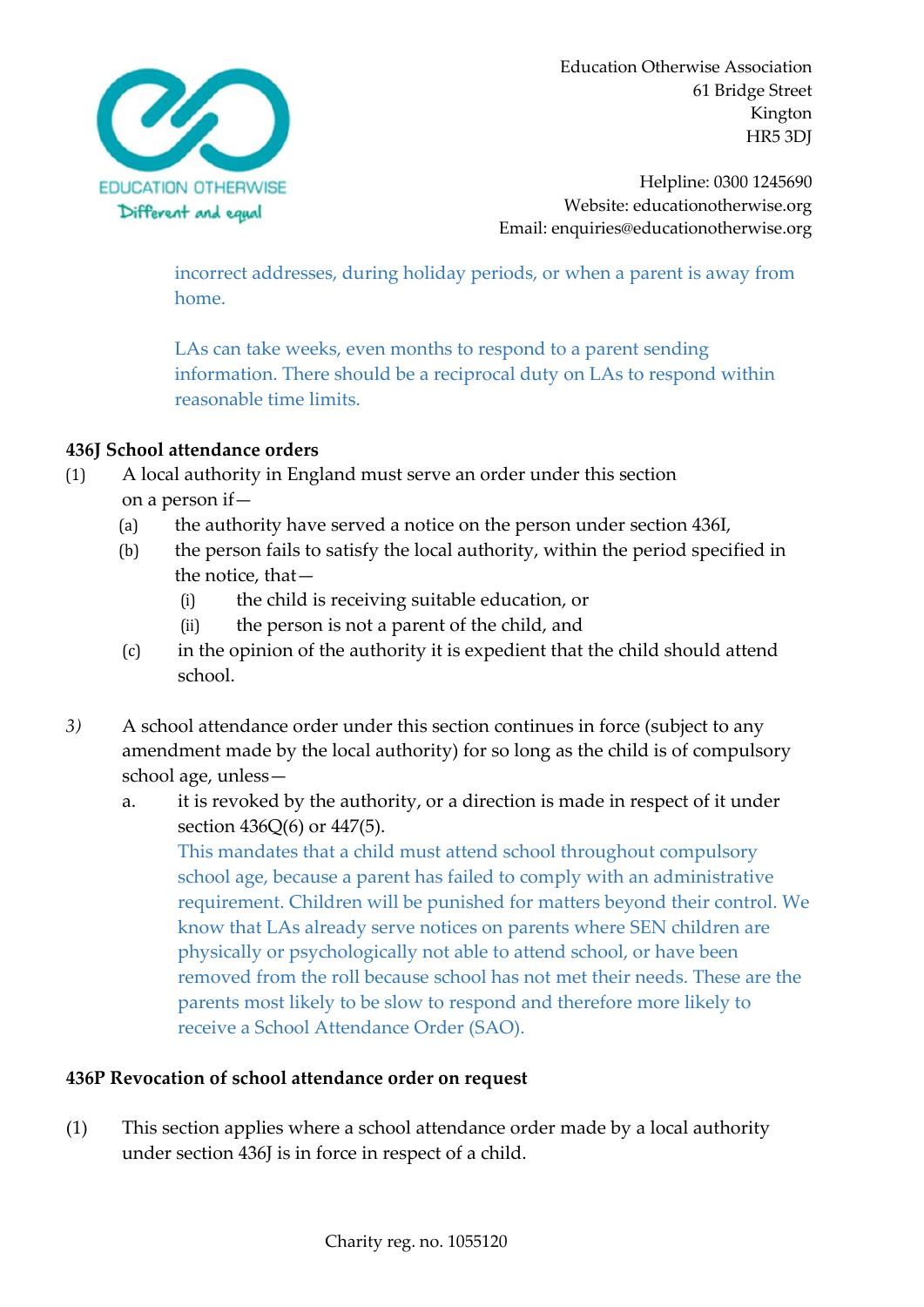

Helpline: 0300 1245690 Website: educationotherwise.org Email: enquiries@educationotherwise.org

- (2) The person on whom the order is served may at any time apply to the local authority requesting that it be revoked on the grounds that—
	- (a) arrangements have been made for the child to receive suitable education otherwise than at a school, or
	- (b) the person is not a parent of the child.
- (3) The authority must comply with a request under subsection (2)(a) or
	- (b) unless they are of the opinion that (as the case may be)—
		- (a) arrangements have not been made for the child to receive suitable education otherwise than at a school, or
		- (b) the person is a parent of the child.
- (4) If a person is aggrieved by a refusal of the local authority to comply with a request under subsection  $(2)(a)$  –
	- (a) the person may refer the question to the Secretary of State, and
	- (b) the Secretary of State is to give such direction determining the question as the Secretary of State thinks appropriate.

The Secretary of State has not, for at least 8 years (in so far as information provided by the DfE can confirm), revoked a SAO for a home educated child. Consequently, there is no effective redress for parents against an unfairly, or wrongly served SAO.

## **50 Failure to comply with school attendance order**

- 5) A person who—
	- (a) fails to comply with the requirements of a school attendance order under section 436J by not causing a child to become a registered pupil at the school named in the order, and
	- (b) is convicted of an offence under this section in respect of the failure, may be found guilty of an offence under this section again if the failure continues.

This completely overturns the 'double jeopardy' rule which has stood for over 800 years and which is a very basic tenet of law. The rule is an important protection for individuals against the abuse of state power. It stops police and prosecutors from repeatedly investigating and prosecuting the same individual for the same crime. This clause is simply an abuse of state power.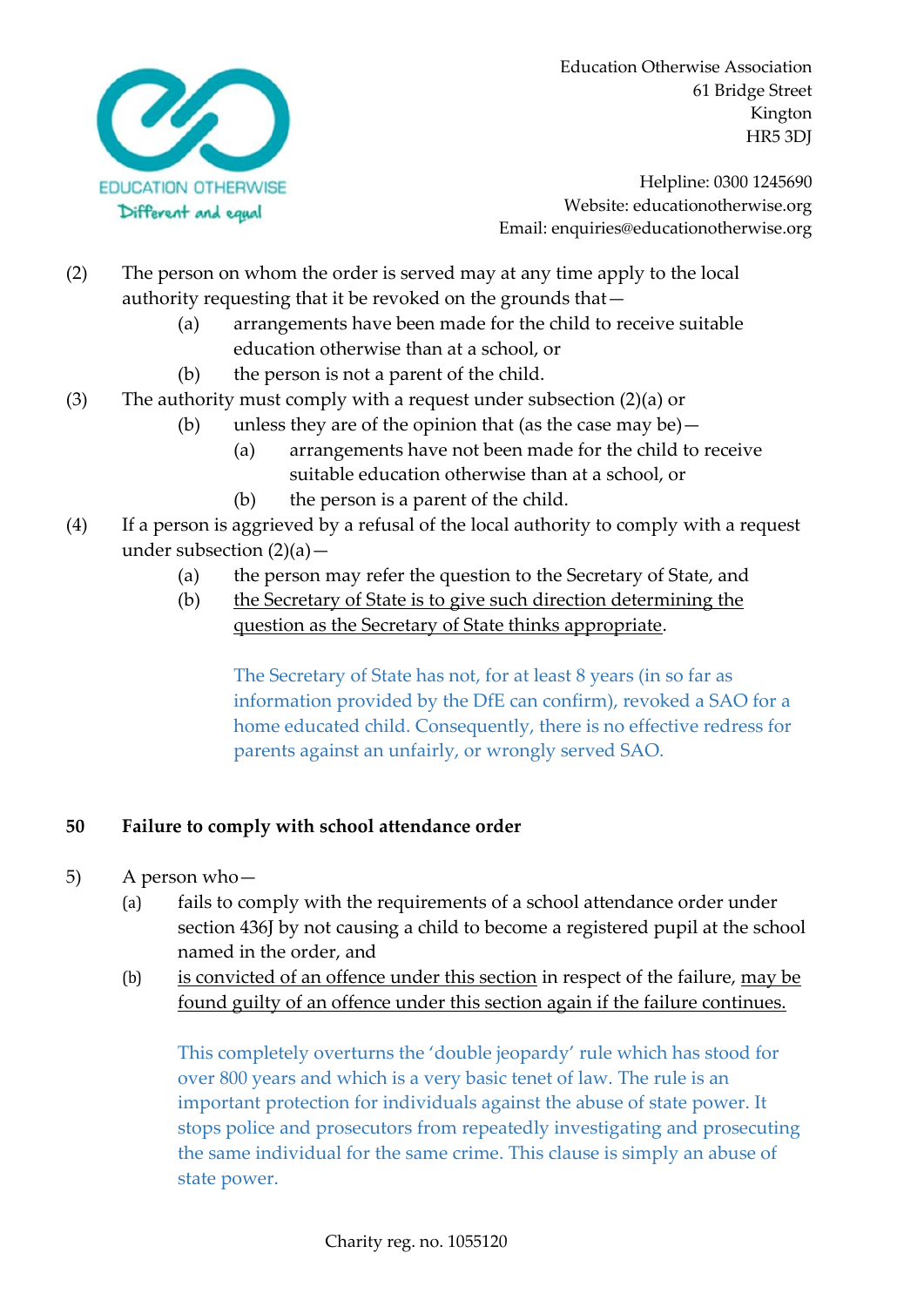

Helpline: 0300 1245690 Website: educationotherwise.org Email: enquiries@educationotherwise.org

SAO enforcement is a criminal case and criminal law is very clear: Where the individual has previously been convicted and the same offence in fact and in law is alleged in the second indictment. In this situation the defendant enters a plea of 'autrefois convict'. If the court rules that the plea is correct, the indictment or charge is invalid and is dismissed.

Where a person is prosecuted for an offence arising out of the same or substantially the same facts as a previous prosecution, this is not an example of the above doctrine, which gives the accused an absolute right to relief. It may constitute an abuse of process, which entitles a judge to exercise his/her discretion to stay the proceedings. That discretion should be exercised in favour of an accused unless the prosecution establishes that there are special circumstances particular to the case for not doing so.

Qualified exceptions to the doctrine have been introduced: see the Criminal Procedure and Investigations Act 1996, sections 55 to 57: acquittals tainted by intimidation; see also the Criminal Justice Act (CJA) 2003, sections 75 to 97: retrial of persons acquitted of the serious qualifying offences set out in schedule 5. These exemptions are for extreme cases and would not apply to enforcement of an SAO.

8) A person guilty of an offence under this section is liable on summary conviction to a fine not exceeding level 3 on the standard scale, or to a term of imprisonment not exceeding 51 weeks, or to both.

A fine of £2,500 will harm children. A great many home educating families are low income families. It is simply not justifiable to imprison a parent for a year for what is effectively an administrative offence of failing to register a child as home educated. This would leave children bereft, taken from their families and with their parents losing employment, income and possibly the family home, for what is nothing more than (in the prescribed circumstances) an administrative serving of a SAO.

#### **56. Expanding the scope of regulation**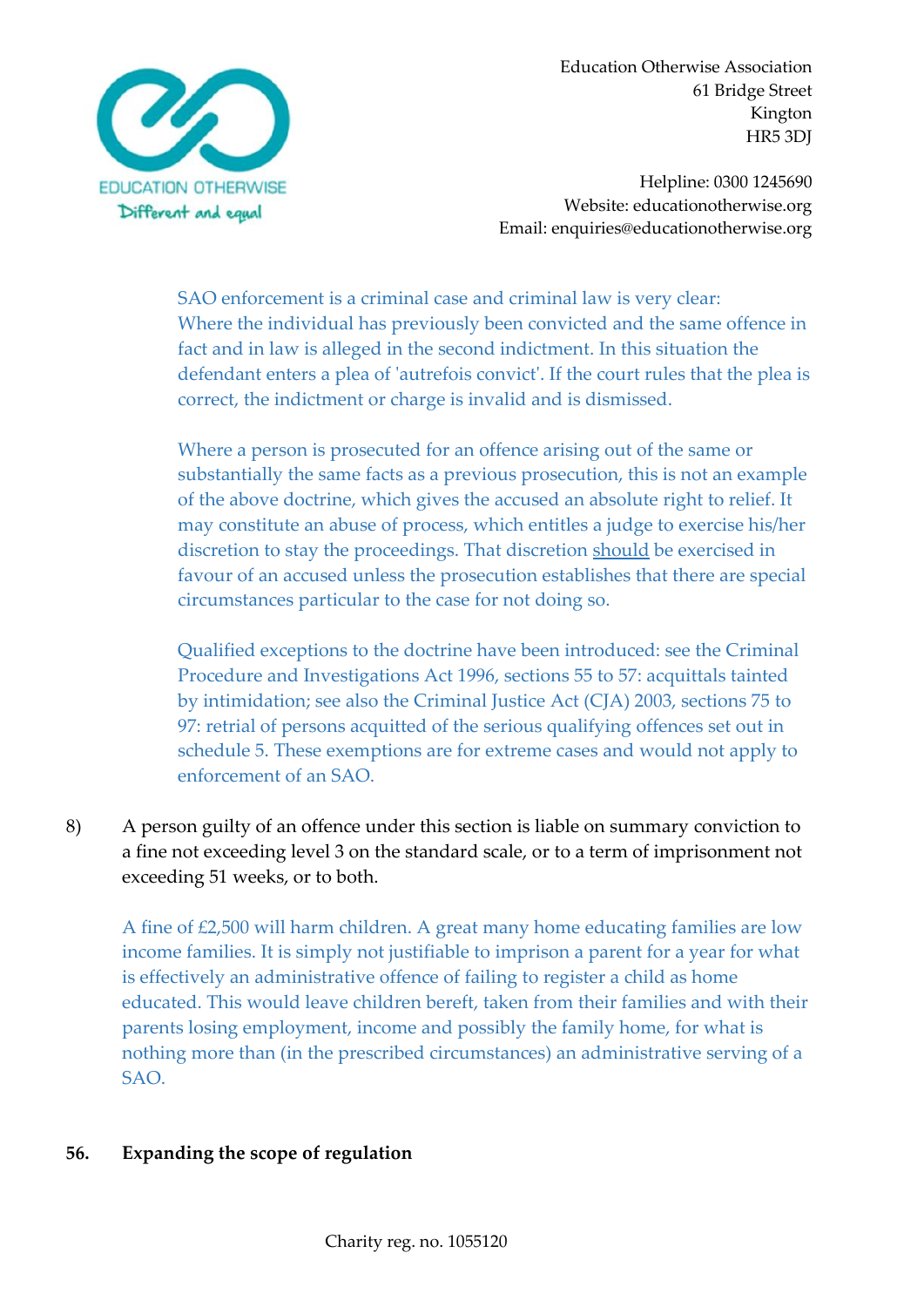

Helpline: 0300 1245690 Website: educationotherwise.org Email: enquiries@educationotherwise.org

- (1) Section 92 of the Education and Skills Act 2008 (independent educational institutions) is amended as follows.
	- (2) For subsection (1) substitute—
	- $''(1)$  For the purposes of this Chapter, an institution is an independent educational institution if—
		- (a) it provides full-time education for—
			- (i) at least five children of compulsory school age, or
			- (ii) at least one child of compulsory school age who is looked after by a local authority or who has special educational needs, and
		- (b) it is not an excepted institution.

(1A) For the purposes of this section, an institution provides full-time education for a child if the child could be expected to receive all or a majority of their education at the institution.

- 5) In subsection  $(4)$ 
	- i. after the definition of "an academic year" insert "excepted institution": the following are excepted institutions—
		- (a) an institution that provides only early years provision;
	- (b) a school maintained by a local authority;
	- (c) a school approved under section 342 of the Education Act 1996 (approval of non-maintained special schools);
	- (d) a hospital (within the meaning of section 275 of the National Health Service Act 2006) that is not an independent school;
	- (e) a 16 to 19 Academy; an institution that is within the further education sector or the wider higher education sector;
	- (f) a secure college, secure training centre or young offender institution;
	- (g) an institution of a description specified in regulations; "special educational needs": a child has special educational needs

These exceptions do not go far enough. There should be exception for independent tutors, tutorial groups, a relative who looks after and home educates children, for childminders and in strict terms, for a home educating parent.

The Education and Skills Act 2008 s92 would be amended by the Bill. This defines what constitutes an independent Education Establishment and s95